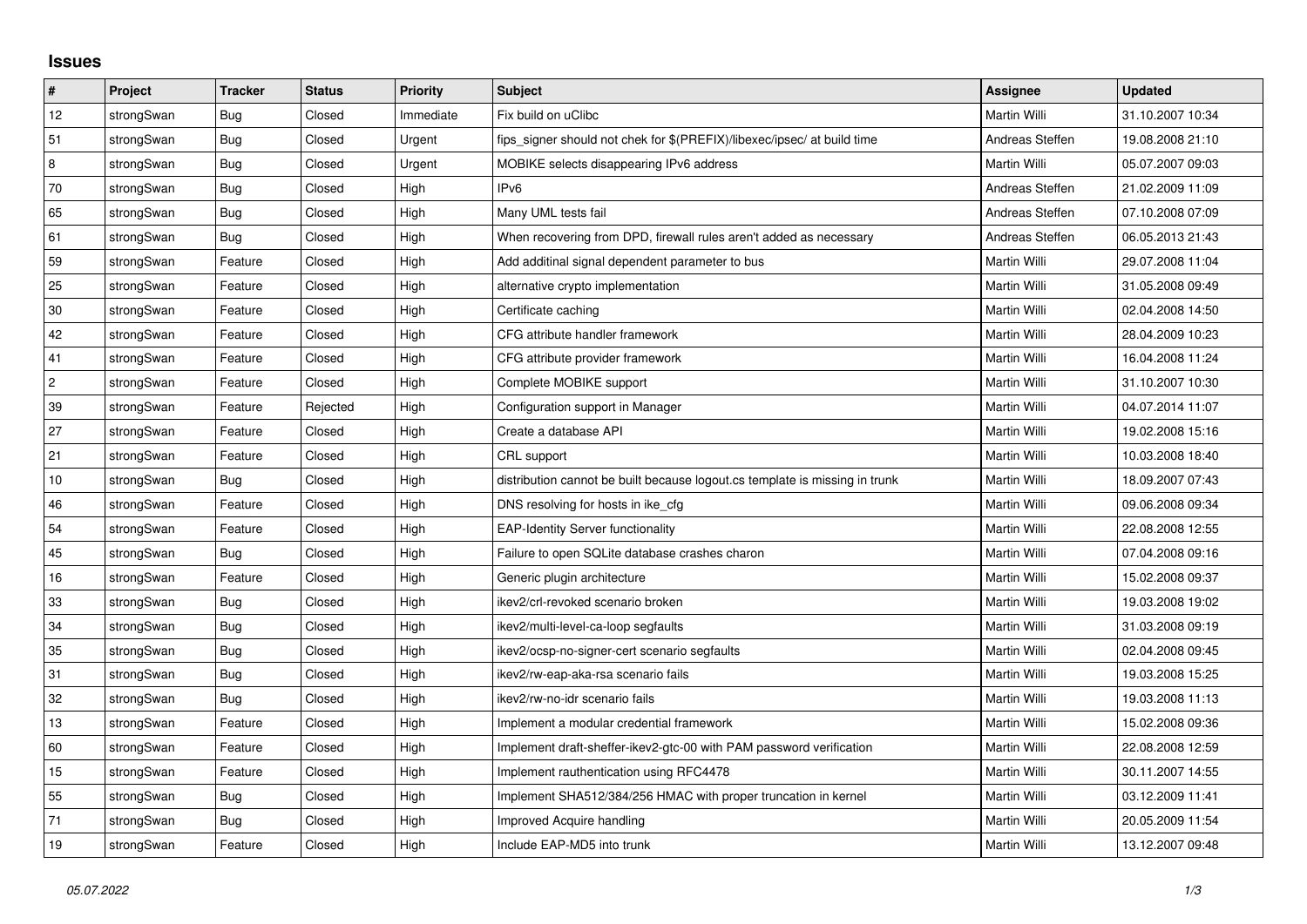| $\vert$ #    | Project    | <b>Tracker</b> | <b>Status</b> | <b>Priority</b> | <b>Subject</b>                                                         | <b>Assignee</b>       | <b>Updated</b>   |
|--------------|------------|----------------|---------------|-----------------|------------------------------------------------------------------------|-----------------------|------------------|
| 14           | strongSwan | Feature        | Closed        | High            | Initiate/Terminate IKE SAs                                             | Martin Willi          | 13.11.2007 14:04 |
| 18           | strongSwan | Feature        | Closed        | High            | Merge EAP-AKA module into trunk                                        | <b>Martin Willi</b>   | 13.12.2007 09:47 |
| 43           | strongSwan | <b>Bug</b>     | Closed        | High            | missing certificate_identity in SQL database causes segfault           | Martin Willi          | 07.04.2008 10:08 |
| 64           | strongSwan | <b>Bug</b>     | Closed        | High            | MOBIKE with changed NAT mappings                                       | Martin Willi          | 08.10.2008 14:21 |
| 40           | strongSwan | Feature        | Closed        | High            | NetworkManager support                                                 | Martin Willi          | 22.08.2008 12:54 |
| 56           | strongSwan | <b>Bug</b>     | Closed        | High            | New interface for EAP-SIM backend                                      | Martin Willi          | 24.10.2008 10:23 |
| 22           | strongSwan | Feature        | Closed        | High            | OCSP support                                                           | Martin Willi          | 10.03.2008 18:41 |
| 48           | strongSwan | Feature        | Closed        | High            | Parallel trustchain verification                                       | Martin Willi          | 16.04.2008 11:33 |
| $\mathbf{1}$ | strongSwan | Feature        | Closed        | High            | Partial MOBIKE implementation                                          | Martin Willi          | 02.07.2007 16:14 |
| 17           | strongSwan | Feature        | Closed        | High            | Pluggable crypto modules                                               | Martin Willi          | 15.02.2008 09:36 |
| 20           | strongSwan | Feature        | Closed        | High            | Pluggable fetcher plugins                                              | Martin Willi          | 18.02.2008 09:58 |
| 50           | strongSwan | <b>Bug</b>     | Closed        | High            | plutostderrlog option missing                                          | Martin Willi          | 11.05.2008 10:10 |
| 26           | strongSwan | Bug            | Closed        | High            | Port all tools to new crypto/credential APIs                           | <b>Martin Willi</b>   | 21.03.2008 18:04 |
| 3            | strongSwan | Feature        | Closed        | High            | refactoring of thread management                                       | Martin Willi          | 29.06.2007 14:49 |
| 7            | strongSwan | Feature        | Closed        | High            | Relational database configurations/credentials                         | <b>Martin Willi</b>   | 02.04.2008 16:30 |
| 47           | strongSwan | Feature        | Closed        | High            | <b>RNG API</b>                                                         | Martin Willi          | 16.04.2008 11:27 |
| 11           | strongSwan | <b>Bug</b>     | Closed        | High            | Show IKE SA status overview                                            | <b>Martin Willi</b>   | 31.10.2007 10:29 |
| 49           | strongSwan | Bug            | Closed        | High            | starter log directly to terminal                                       | Martin Willi          | 30.04.2009 10:18 |
| 73           | strongSwan | Issue          | Closed        | High            | StrongSwan IKEv2 CERT Payload missing first 0x30 byte of DER-encoding. | Martin Willi          | 06.05.2013 21:33 |
| 36           | strongSwan | Bug            | Closed        | High            | strongswan-4.2.0 does not compile with uclibc                          | Martin Willi          | 04.04.2008 13:51 |
| 24           | strongSwan | Feature        | Closed        | High            | Update doxygen documentation                                           | Martin Willi          | 22.02.2008 16:07 |
| 79           | strongSwan | Bug            | Closed        | High            | Windows 7 sometimes fails to verify RSA signatures done by gcrypt      | Martin Willi          | 30.06.2009 12:22 |
| 6            | strongSwan | Feature        | Closed        | High            | XML based configuration interface: Control                             | Martin Willi          | 13.11.2007 14:04 |
| 4            | strongSwan | Feature        | Closed        | High            | XML based configuration interface: Infrastructure                      | Martin Willi          | 02.07.2007 16:30 |
| 5            | strongSwan | Feature        | Closed        | High            | XML based configuration interface: Status query                        | Martin Willi          | 07.08.2007 08:49 |
| 37           | strongSwan | Feature        | Closed        | High            | Hash and URL support for IKEv2                                         | <b>Tobias Brunner</b> | 18.04.2008 13:38 |
| 52           | strongSwan | Bug            | Closed        | High            | Migrate ESP sequence number in update_sa                               | <b>Tobias Brunner</b> | 25.06.2008 08:40 |
| 44           | strongSwan | <b>Bug</b>     | Closed        | Normal          | multiple copies of ca certificate in cache                             |                       | 07.04.2008 10:51 |
| 57           | strongSwan | Feature        | Closed        | Normal          | new pluto connection option: verify identifier                         | Andreas Steffen       | 25.07.2013 10:07 |
| 76           | strongSwan | Feature        | Closed        | Normal          | crypto test framework                                                  | Martin Willi          | 12.06.2009 11:31 |
| 100          | strongSwan | Feature        | Closed        | Normal          | Derive traffic selectors from authentication process                   | Martin Willi          | 23.07.2010 16:53 |
| 62           | strongSwan | Bug            | Closed        | Normal          | ikev2 missing rekeying support not recognised                          | Martin Willi          | 14.11.2008 15:17 |
| 67           | strongSwan | Feature        | Closed        | Normal          | Implement DH groups 22-24                                              | Martin Willi          | 19.04.2010 14:51 |